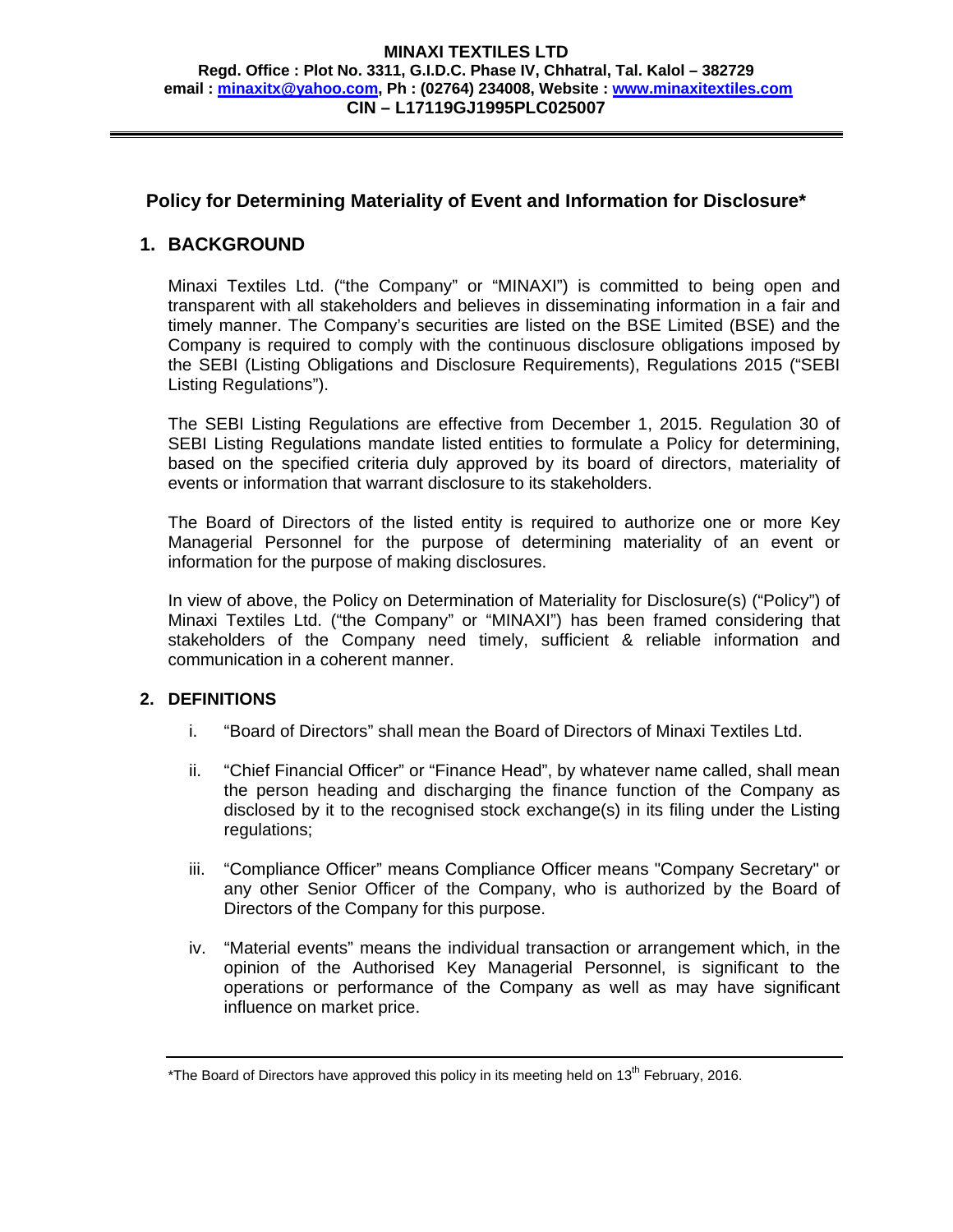- v. "Policy or This Policy" means "Policy for determining materiality of event & information for disclosure ".
- vi. "Stock Exchanges" means where the Equity Shares of the Company are listed.

All other words and expressions used but not defined in this Policy, but defined in the SEBI Act, 1992, Companies Act, 2013, the Securities Contracts (Regulation) Act, 1956, the Depositories Act, 1996 and/or the rules and regulations made thereunder shall have the same meaning as respectively assigned to them in such Acts or rules or regulations or any statutory modification or re-enactment thereto, as the case may be.

# **3. OBJECTIVE OF THE POLICY**

The objectives of this Policy are as follows:

- a. To ensure that the Company complies with the disclosure obligations to which it is subject as a publicly-traded Company as laid down by the SEBI Listing Regulations and various other Laws and Regulations applicable, if any.
- b. To ensure uniformity in the Company's approach to disclosures, raise awareness and reduce the risk of selective disclosures.
- c. To ensure that to the best of the knowledge of the Management, the corporate documents and public statements are accurate and do not contain any misrepresentation.
- d. To provide a framework that supports and fosters confidence in the quality and integrity of information released by the Company.
- e. To protect the confidentiality of Material / Price sensitive information within the context of the Company's disclosure obligations.
- f. To ensure that the information disclosed by the Company is timely, transparent and continuous till the termination of the specific event or information.

### **4. TYPE OF INFORMATION**

The information covered by this Policy shall include "information related to the Company's business, operations or performance which has a significant effect on securities investment decisions" (hereinafter referred to as "material information") that the Company is required to disclose in a timely and appropriate manner by applying the guidelines for assessing materiality. Events or information that is to be disclosed without any application of the Guidelines for Materiality are specified in Annexure  $-1$  to this Policy.

Events or information that is to be disclosed based on materiality principle are specified in Annexure – II to this Policy.

Without prejudice to the generality of Annexure  $-1$  & II above, the Company may make disclosures of event/information as specified by its Board of Directors from time to time.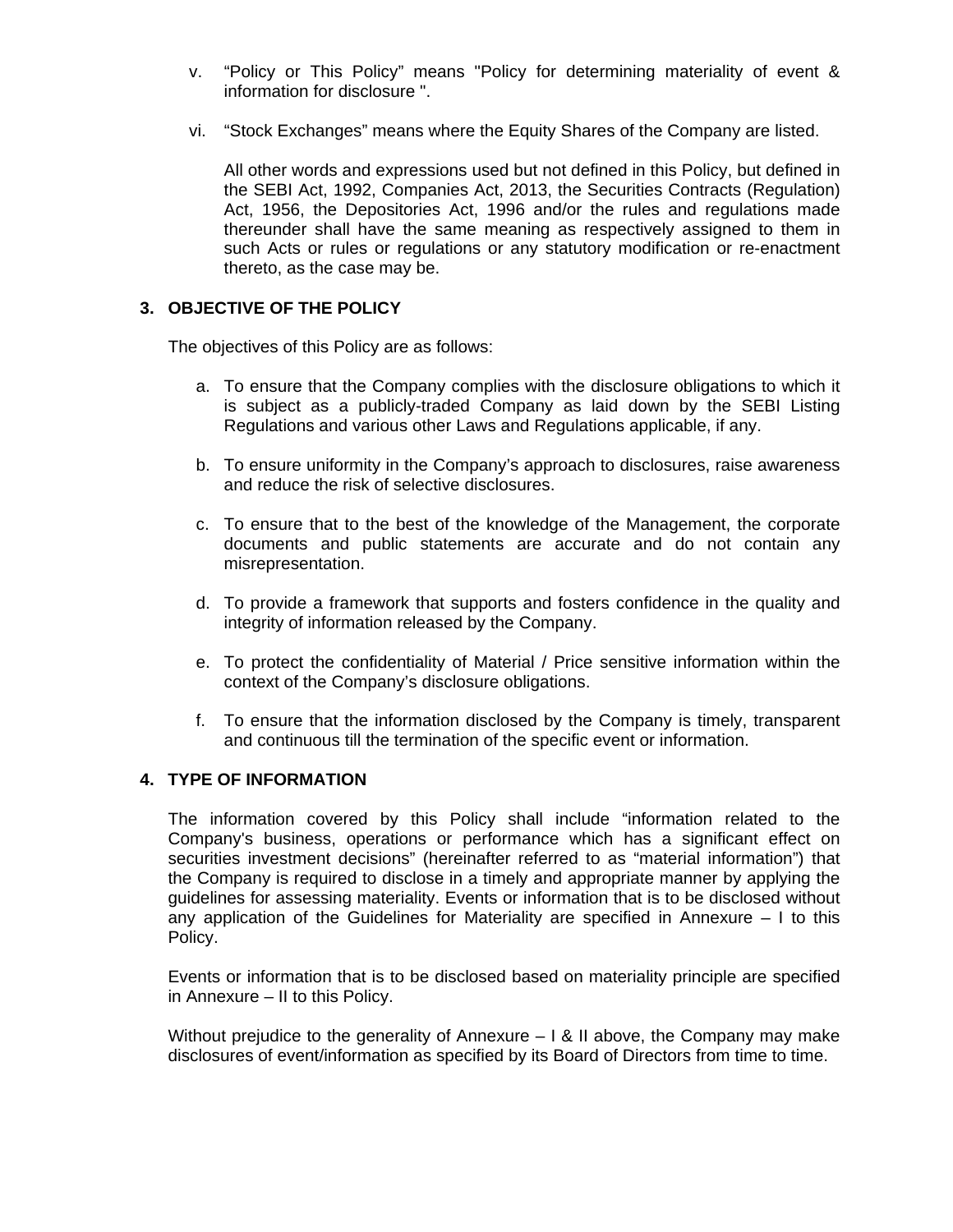# **5. GUIDELINES FOR ASSESSING MATERIALITY**

Materiality will be determined on a case to case basis depending on the facts and the circumstances pertaining to the event or information.

The following criteria will be applicable for determination of materiality of event or information:–

- a) The omission of an event or information which is likely to :
	- result in a discontinuity or alteration of an event or information already available publicly; or
	- result in significant market reaction if the said omission came to light at a later date;
- b) In the opinion of the Board of Directors of the Company, the event / information ought to be disclosed.

# **6. GUIDANCE ON TIMING OF AN EVENT OR INFORMATION**

When an event/information can be said to have occurred?

Where the occurrence of an event/information would depend upon the stage of discussion, negotiation or approval –

 $\triangleright$  The events / information (based on the facts and circumstances), can probably be said to have occurred upon receipt of approval of Board of Directors.

However, considering the price sensitivity involved, for certain events e.g. decision on declaration of dividends etc., disclosure shall be made on receipt of approval of the event by the Board of Directors, pending Shareholder's approval.

Where there is no such discussion, negotiation or approval required viz. in case of natural calamities, disruptions etc. –

 $\triangleright$  Such occurrence can probably be said to have happened at the time when the Company became aware of the occurrence of such event/ information or as soon as, an officer of the Company has, or ought to have reasonably come into possession of the information in the course of the performance of his duties.

Disclosure(s) as required under the Listing Regulations will be made within 30 minutes of the conclusion of the Board Meeting or within 24 hours from the time the event occurred or the officer(s) becomes aware of the event or information, as applicable.

# **7. PERSON(S) RESPONSIBLE FOR DISCLOSURE**

The Board of Directors of the Company has authorized Managing Director & Chief Financial Officer and/or Finance Head of the Company in consultation with Company Secretary / Compliance Officer ("Authorised Person") to determine the materiality of an event or information and to make appropriate disclosure on a timely basis. The Authorised Person is empowered to seek appropriate counsel or guidance, as and when necessary, from other internal or external advisor/agency as he/she may deem fit.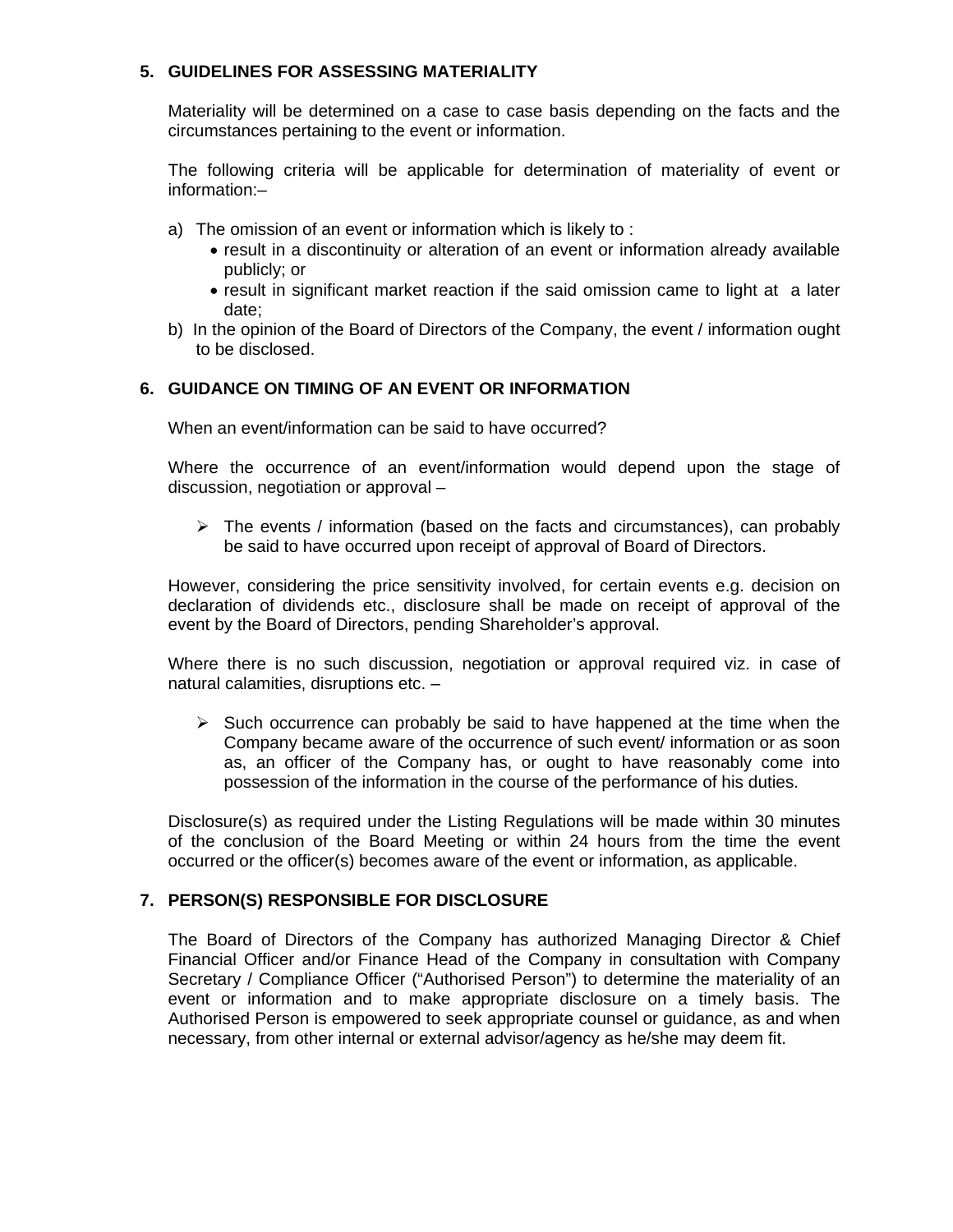The Authorized Person(s) shall have the following powers and responsibilities for determining the material events or information:

- a. To review and assess an event or information that may qualify as 'material' and may require disclosure, on the basis of facts and circumstances prevailing at a given point in time.
- b. To determine the appropriate time at which the disclosures are to be made to the stock exchanges based on an assessment of actual time of occurrence of an event or information.
- c. To disclose developments that are material in nature on a regular basis, till such time the event or information is resolved / closed, with relevant explanations.
- d. To consider such other events or information that may require disclosure to be made to the stock exchanges which are not explicitly defined in the SEBI Listing Regulations and determine the materiality, appropriate time and contents of disclosure for such matters.
- e. To disclose all events or information with respect to the subsidiaries which are material for the Company.

### **8. OBLIGATIONS OF INTERNAL STAKEHOLDERS & AUTHORIZED PERSON FOR DISCLOSURE**

- a. Any event or information, including the information forming part of Annexure I and Annexure – II to the Policy shall be forthwith informed to the Authorized Person(s) upon occurrence, with adequate supporting data/information, to facilitate a prompt and appropriate disclosure to the stock exchanges.
- b. The Authorized Person will then ascertain the materiality of such event(s) or information based on the above guidelines.
- c. On completion of the assessment, the Authorized Person shall, if required, make appropriate disclosure(s) to the Stock Exchanges.

#### **9. POLICY REVIEW**

The Authorized Person may review the Policy from time to time. Material Changes to the Policy will need the approval of the Board of Directors.

If there be any inconsistency between the terms of the Policy and the SEBI Listing Regulations, the provisions of the Listing Regulations shall prevail.

Any amendments to the SEBI Listing Regulations shall mutatis mutandis be deemed to have been incorporated in this Policy.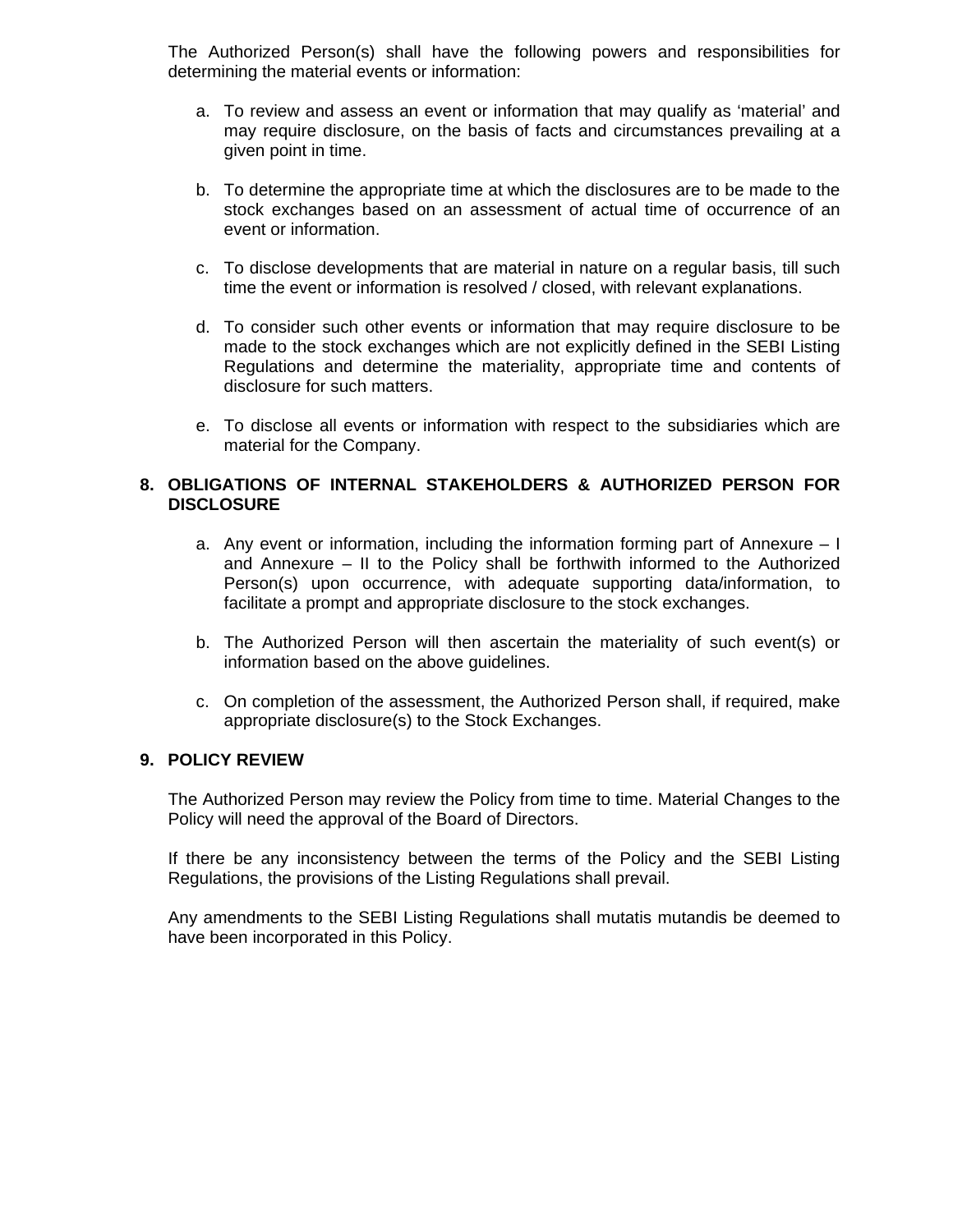### **10. WEBSITE**

As per the provisions of the SEBI Listing Regulations, the Policy shall be disclosed on the website of the Company. Further, the Company shall disclose on its website all such events or information which has been disclosed to stock exchange(s) under the SEBI Listing Regulations and such disclosures shall be made available on the website of the Company for a period of five years and thereafter as per the Documentation Retention and Archival Policy of the Company.

### **11. CONTACT DETAILS**

Questions or clarifications about the Policy or disclosures made by the Company should be addressed :

To, Compliance Officer, Minaxi Textiles Ltd. Plot No. 3311, G.I.D.C. Phase IV, Chhatral, Tal. Kalol – 382729 Ph. : (02764) 234008 Email: minaxitx@yahoo.com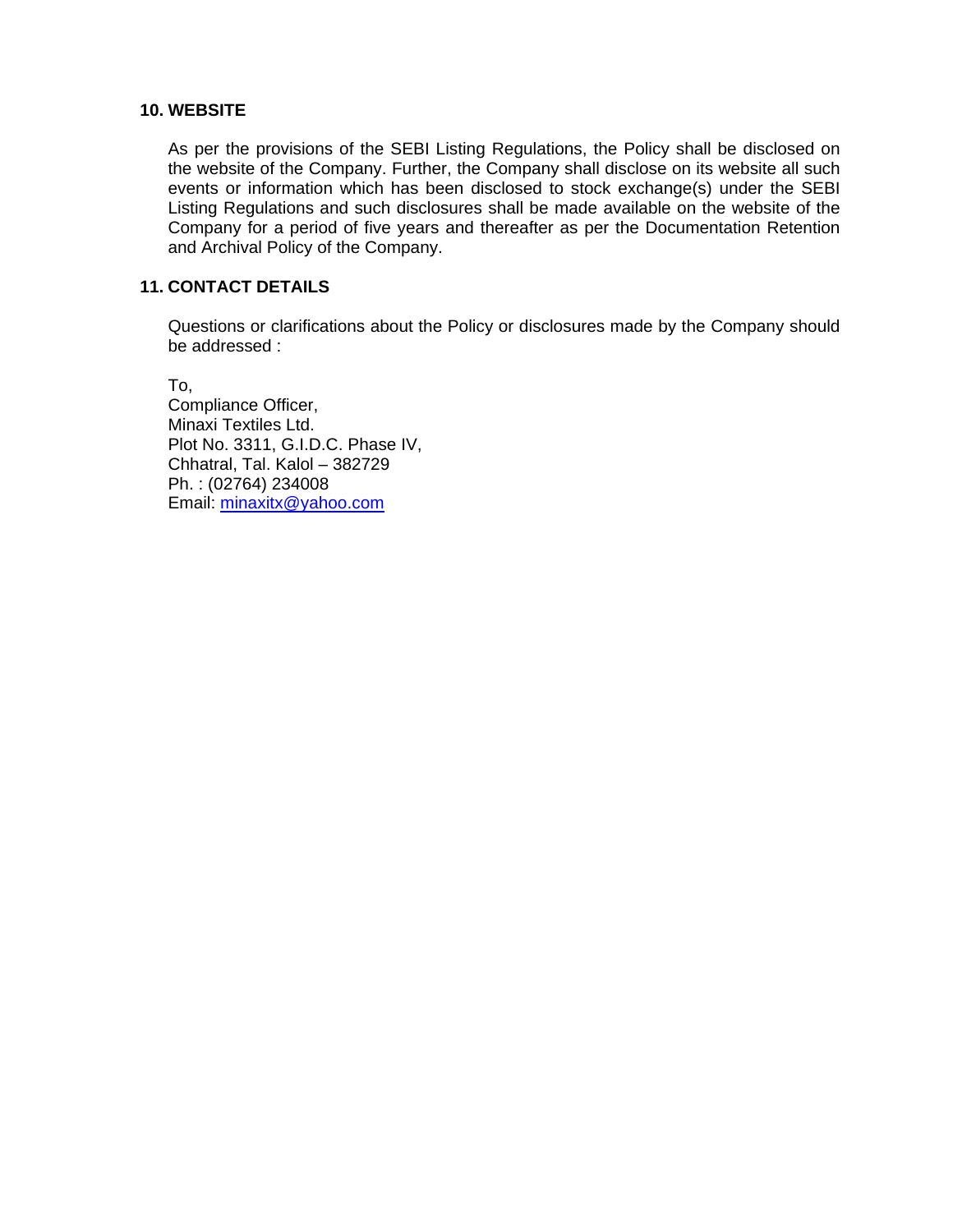# **ANNEXURE – I**

#### **EVENTS WHICH SHALL BE DISCLOSED WITHOUT ANY APPLICATION OF THE MATERIALITY GUIDELINES OF THE POLICY**

1. Acquisition(s) (including agreement to acquire), Scheme of Arrangement (amalgamation/merger/demerger/restructuring), or sale or disposal of any unit (s), division(s) or subsidiary of the Company or any other restructuring.

Explanation- For the purpose of this sub-para, the word 'acquisition' shall mean,-

- i) acquiring control, whether directly or indirectly; or,
- ii) acquiring or agreeing to acquire shares or voting rights in, a Company, whether directly or indirectly, such that –
- a. the Company holds shares or voting rights aggregating to five per cent or more of the shares or voting rights in the said company, or;
- b. there has been a change in holding from the last disclosure made under subclause (a) of clause (ii) of the Explanation to this sub-para and such change exceeds two percent of the total shareholding or voting rights in the said company.
- 2. Issuance or forfeiture of securities, split or consolidation of shares, buyback of securities, any restriction on transferability of securities or alteration in terms or structure of existing securities including forfeiture, reissue of forfeited securities, alteration of calls, redemption of securities etc.
- 3. Revision in Rating(s).
- 4. Outcome of Meetings of the board of directors: The Company shall disclose to the Exchange(s), within 30 minutes of the closure of the meeting, held to consider the following:
	- a. dividends and/or cash bonuses recommended or declared or the decision to pass any dividend and the date on which dividend shall be paid/dispatched;
	- b. any cancellation of dividend with reasons thereof ;
	- c. the decision on buyback of securities;
	- d. the decision, with respect to fund raising, proposed to be undertaken.
	- e. increase in capital by issue of bonus shares through capitalization including the date on which such bonus shares shall be credited/dispatched;
	- f. reissue of forfeited shares or securities, or the issue of shares or securities held in reserve for future issue or the creation in any form or manner of new shares or securities or any other rights, privileges or benefits to subscribe to;
	- g. short particulars of any other alterations of capital, including calls;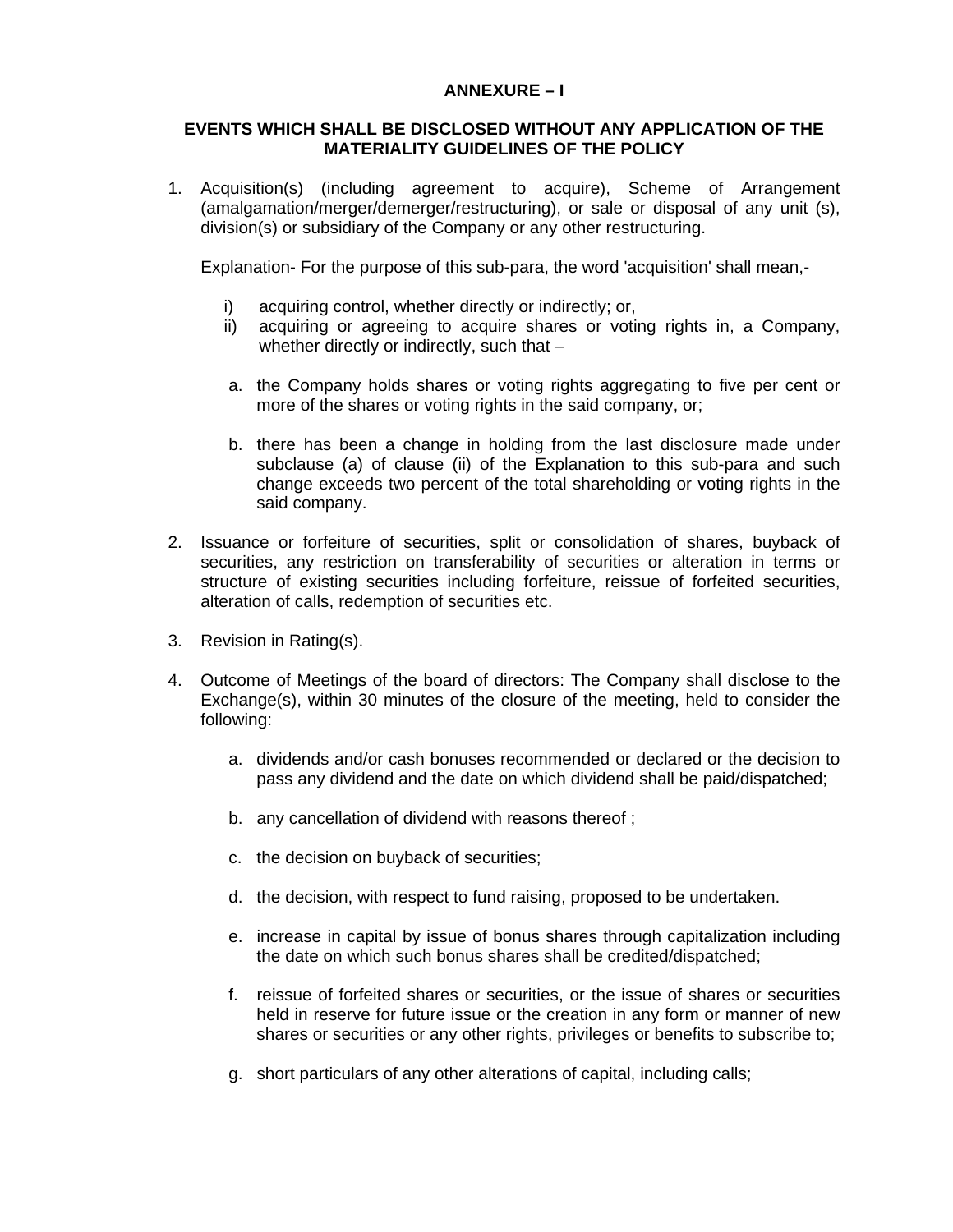- h. financial results;
- i. decision on voluntary delisting by the Company from stock exchange(s).
- 5. Agreements (viz. shareholder agreement (s), joint venture agreement (s), family settlement agreement(s) (to the extent that it impacts management and control of the Company), agreement(s) / treaty(ies) / contract(s) with media companies) which are binding and not in normal course of business, revision(s) or amendment (s) and termination(s) thereof.
- 6. Fraud/defaults by promoter or key managerial personnel or by Company or arrest of key managerial personnel or promoter.
- 7. Change in Directors, key managerial personnel (Managing Director, Chief Executive Officer, Chief Financial Officer, Company Secretary etc.), Auditor and Compliance Officer.
- 8. Appointment or discontinuation of share transfer agent.
- 9. Corporate debt restructuring.
- 10. One time settlement with a bank.
- 11. Reference to BIFR and winding-up petition filed by any party / creditors.
- 12. Issuance of Notices, call letters, resolutions and circulars sent to shareholders, debenture holders or creditors or any class of them or advertised in the media by the Company.
- 13. Proceedings of Annual and extraordinary general meetings of the Company.
- 14. Amendments to Memorandum and Articles of Association of the Company, in brief.
- 15. Schedule of Analyst or institutional investor meet and presentations on financial results made by the Company to analysts or institutional investors;